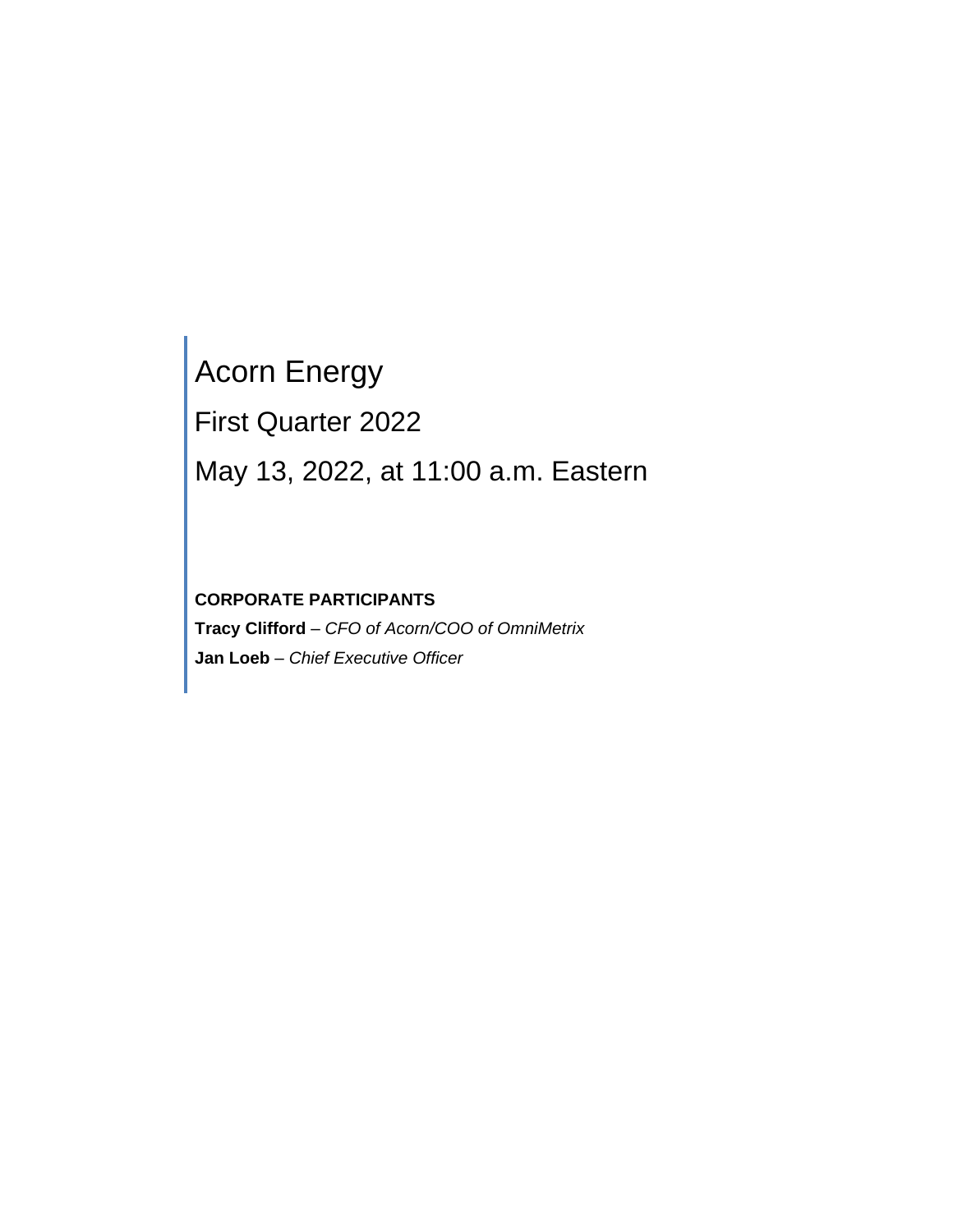# **PRESENTATION**

# **Operator**

Good morning, and welcome Acorn Energy First Quarter 2022 conference call. All participants will be in listen-only mode. Should you need assistance, please signal a conference specialist by pressing the star key followed by zero. After today's presentation there'll be an opportunity to ask questions. Please note that this event is being recorded.

I would like to turn the conference over Tracy Clifford, CFO of Acorn Energy, and COO of its OmniMetrix subsidiary. Please go ahead.

# **Tracy Clifford**

Thank you, and welcome, everyone, to our conference call today. As a reminder, many of the statements made in today's prepared remarks or in response to your questions may be forward-looking in nature. These statements are subject to various risks and uncertainties. For example, the operating and financial performance of the company in 2022 and in future years is subject to risks associated with disruptions to business operations and customer demand resulting from executing the company's operating strategy, maintaining high renewal rates, growing its customer base, changes in technology, changes in the competitive environment, financial and economic risks, and any additional impacts from COVID-19 or its variants, as well as having access to sufficient capital for growth. Forward-looking statements are based on management's beliefs, as well as assumptions made using information currently available to management pursuant to the safe harbor provisions of the Private Securities Litigation Reform Act of 1995.

There are no assurances that Acorn or OmniMetrix will be able to achieve their growth goals in 2022 or in future years. The company undertakes no obligation to disclose any revisions to these forward-looking statements to reflect events or circumstances occurring after today. A full discussion of the risks and uncertainties that may affect the company is included in risk factors on Acorn's Form 10-K as filed with the Securities and Exchange Commission.

Now I'll turn the call over to Jan Loeb, Acorn's CEO, for an overview of our first quarter 2022 performance and business outlook.

Jan?

# **Jan Loeb**

Thank you, Tracy. Good morning, and thank you all for joining today's call. OmniMetrix continued its solid growth momentum in Q1 2022, driven by our industry-leading solutions and track record for quality, excellent customer service, and a compelling return on investment. Accordingly, we have started the year ahead of pace towards achieving our goal of 20% average annual growth, with Q1 2022 cash basis revenue up approximately 26% over Q1 2021. Cash basis revenue is a non-GAAP measure, which reflects the cash value of invoiced hardware and monitoring sales recorded in a given period. We use this metric internally to evaluate our business performance and growth trends.

Under GAAP, hardware sales are typically amortized over a three-year period and prepaid monitoring revenues are amortized over the term of the monitoring period, which is typically 12 months. We provide a reconciliation of cash basis to GAAP revenue in our press release.

In periods of sales growth, cash basis revenue will tend to exceed GAAP revenue and net cash flow can exceed reported operating income, as we saw in our Q1, with cash basis revenue outpacing GAAP revenue growth. Strong cash basis growth is a leading indicator for GAAP revenue trends in future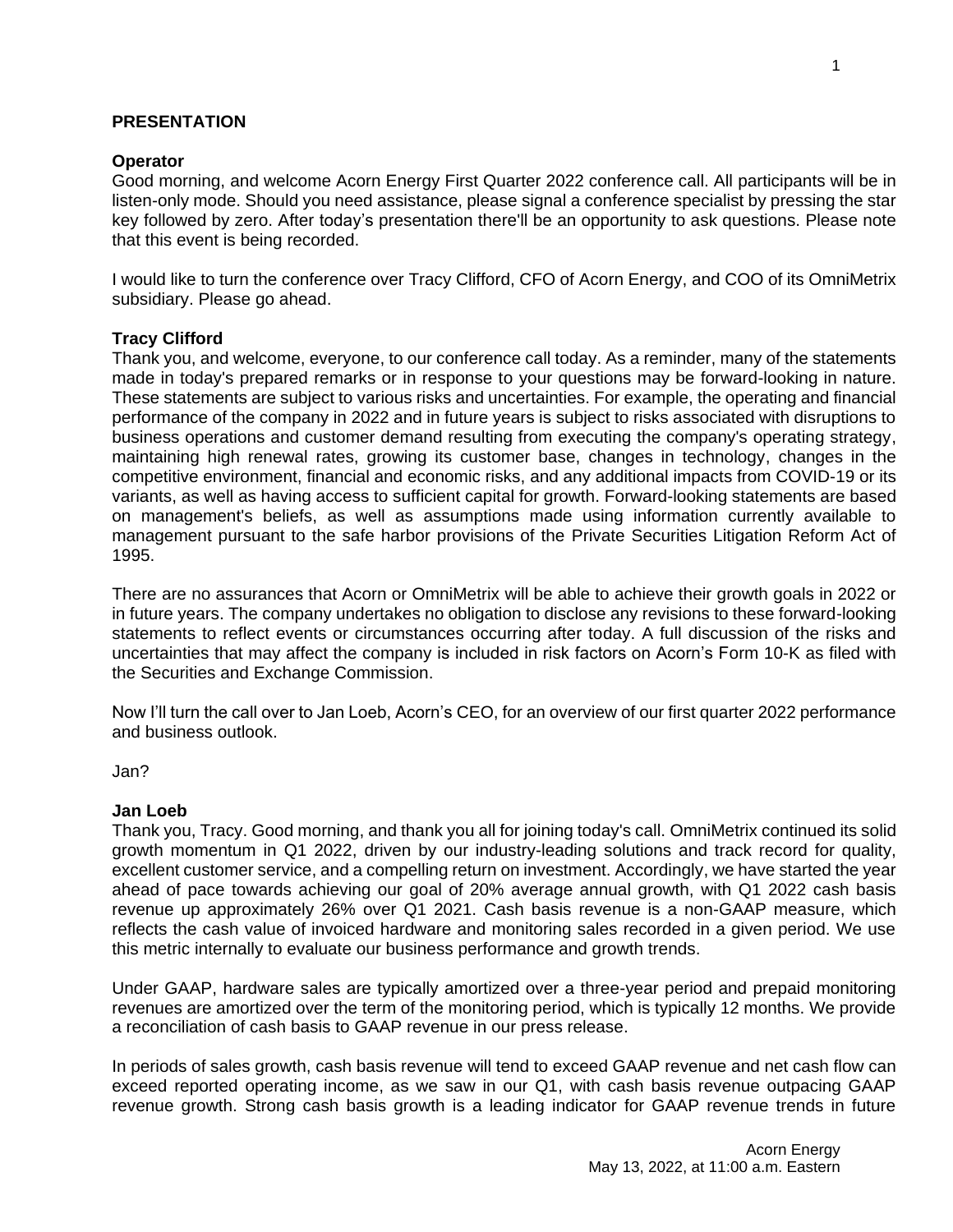#### periods.

Our first quarter performance was driven by monitoring hardware sales. As we have seen in recent periods, hardware sales benefited from the wireless operators deciding to no longer support legacy 3G technology in favor of their investments in LTE and 5G technologies that provide superior bandwidth and performance. This sunsetting of technology used in older monitoring devices provides a boost to hardware sales, as customers upgrade to new equipment. However, the upgrade cycle does not benefit near-term monitoring revenue as new units assume the remaining prepaid monitoring plan of the units being retired.

There are also some monitoring disconnections for customers who choose not to upgrade, or who may switch to competitive products. AT&T's 3G sunsetting occurred in February 2022, but there are still a significant number of 3G units out in the field. We expect the bulk of those remaining units will be replaced over the balance of 2022 to continue a trend of relative hardware sales strength. We believe we have the most innovative design and engineering team in the markets we serve. To maintain our leadership position, we continue to invest in developing product enhancements, as well as developing potential new product lines, particularly in underpenetrated commercial industrial markets, where we see tremendous opportunities for growth with attractive margins.

We announced a partnership last year with Houston, Texas-based Power Solution Specialists to provide remote monitoring and control equipment and services for backup power generators. Power Solutions is a leading generator dealer in Texas, and a prominent Briggs & Stratton distributor. What makes this partnership noteworthy is Power Solutions commitment to bundling our monitoring solutions with Briggs & Stratton generator sales. Historically, Generac and Kohler generator dealers have been our biggest customers. We are working to build on this relationship with Power Solutions, and believe we can utilize this model to develop similar dealer relationships.

I'd like to briefly comment on the macro factors that oil [ph] companies have had to deal with over the past year, including the pandemic and supply chain disruptions and inflation. We feel we have been able to manage through these issues with a combination of management planning and advanced procurement of critical supplies and components, and we have also made some design adjustments to accommodate parts availability.

Additionally, last September, we implemented a 15% to 20% price increase on hardware and equipment to help offset rising input costs. We are contemplating additional price adjustments to be implemented possibly by midyear. We will continue to evaluate the environment and take further steps, in terms of inventory pricing or other factors if necessary.

With respect to the threat of inflation, there is a silver lining for us, in that rising prices can actually be a positive for our business. OmniMetrix solutions reduce the personnel, travel time, emissions, and overall carbon environmental impact required to monitor and manage critical assets and industrial systems. As these costs go up, our value proposition increases. Combine that with an aging energy grid and increasing severe weather patterns, and our monitoring solutions become even more valuable to our customers.

Remote Monitoring is significantly less expensive, more effective, and more environmentally-friendly than sending inspection teams in trucks to remote locations. For clients and potential clients, we believe that the time to value and ROI for OmniMetrix solutions has never been more evident.

We are also fortunate to have significant working capital and financial strength to invest in our business and to manage our inventory, including \$1.3 million of cash and no debt. We believe this advantage could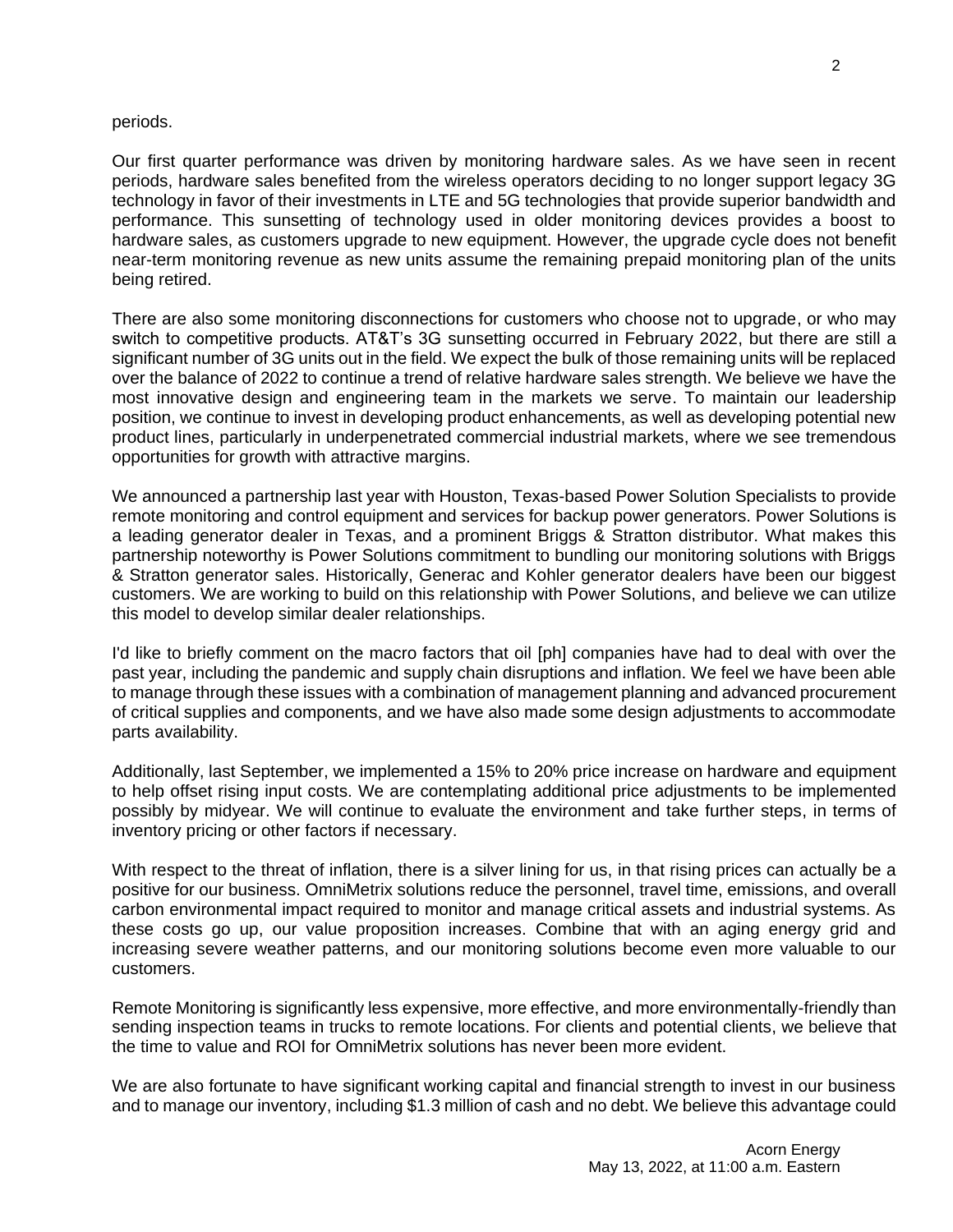allow us to gain market share versus more or less [ph] financially stable competitors. We have invested several hundred thousand dollars in fiscal 2021 to stay ahead of backorders and out of stock components.

Our strong financial foundation also enables us to continue to pursue growth opportunities both organically, or through value-enhancing opportunities, including partnerships and potential acquisitions. We regularly monitor our markets for external opportunities, and we remain committed to a disciplined approach, whereby any external ventures would need to be accretive to our growth and enhance our market position, with the intent to build value for our company and shareholders.

We live in an information age of big data, where industrial clients are increasingly embracing data and information to improve industrial processes and to avoid equipment malfunction. Remote monitoring equipment and systems provides information necessary for our customers to improve their internal operations. Timely maintenance, improved efficiency, and reduced downtime of critical equipment can provide significant cost and bottom-line improvements.

We continue to see significant internal opportunities for growth in the underpenetrated commercial industrial markets that we serve, as well as in related market opportunities for remote monitoring, control, and related IoT services, where we have technology expertise. One area we are exploring is expanding our IoT offerings to help our customers take advantage of demand response or demand management programs offered by many utilities to energy consumers, including industrial consumers, whereby the customers can receive financial incentives for reducing their energy consumption during peak periods of energy demand or undersupply.

We have the technology to turn on backup power generators remotely on demand for our customers. We believe this could be an interesting service opportunity. To the extent that expansion increases our profitability, it's important to note that we have more than \$70 million of net operating loss carry-forwards NOLs would largely shield our profits from cash income taxes for the foreseeable future. That's benefiting the potential free cash flow available to the company.

Before I pass the call back to Tracy, I would like to note that our annual renewable revenue, or ARR, was approximately 49% of our total sales in Q1. By continuing to grow our base of high-margin annual renewable revenue, we believe we are creating an increasingly valuable base that should deliver significant shareholder value.

Overall, I am also pleased we outpaced our 20% annual growth goal in Q1, and look to continue the strong momentum throughout 2022.

With that, I'll turn the conference back to Tracy Clifford, our CFO, to provide insights and review the financials in more detail.

# **Tracy Clifford**

Thanks, Jan. Following that overview, I'll just add a bit more detail about the financials, which are also in our 10-Q filed this morning, and then we'll take questions from investors.

In Q1 '22, reported GAAP revenue was approximately 3% to \$1.75, million reflecting a 9% increase in hardware revenue, and a 2% decrease in monitoring revenue. The increase in hardware revenue is due to more monitoring units sold in Q1 '22 versus Q1 '21, including True Guard-2, and Hero-2 units. Partially offsetting the increasing units sold was approximately \$112,000 in revenue that was recognized in Q1 '21, from the sale of custom True Guard Pro units that were custom designed for monitoring by the customer, and thus the revenue was not deferred.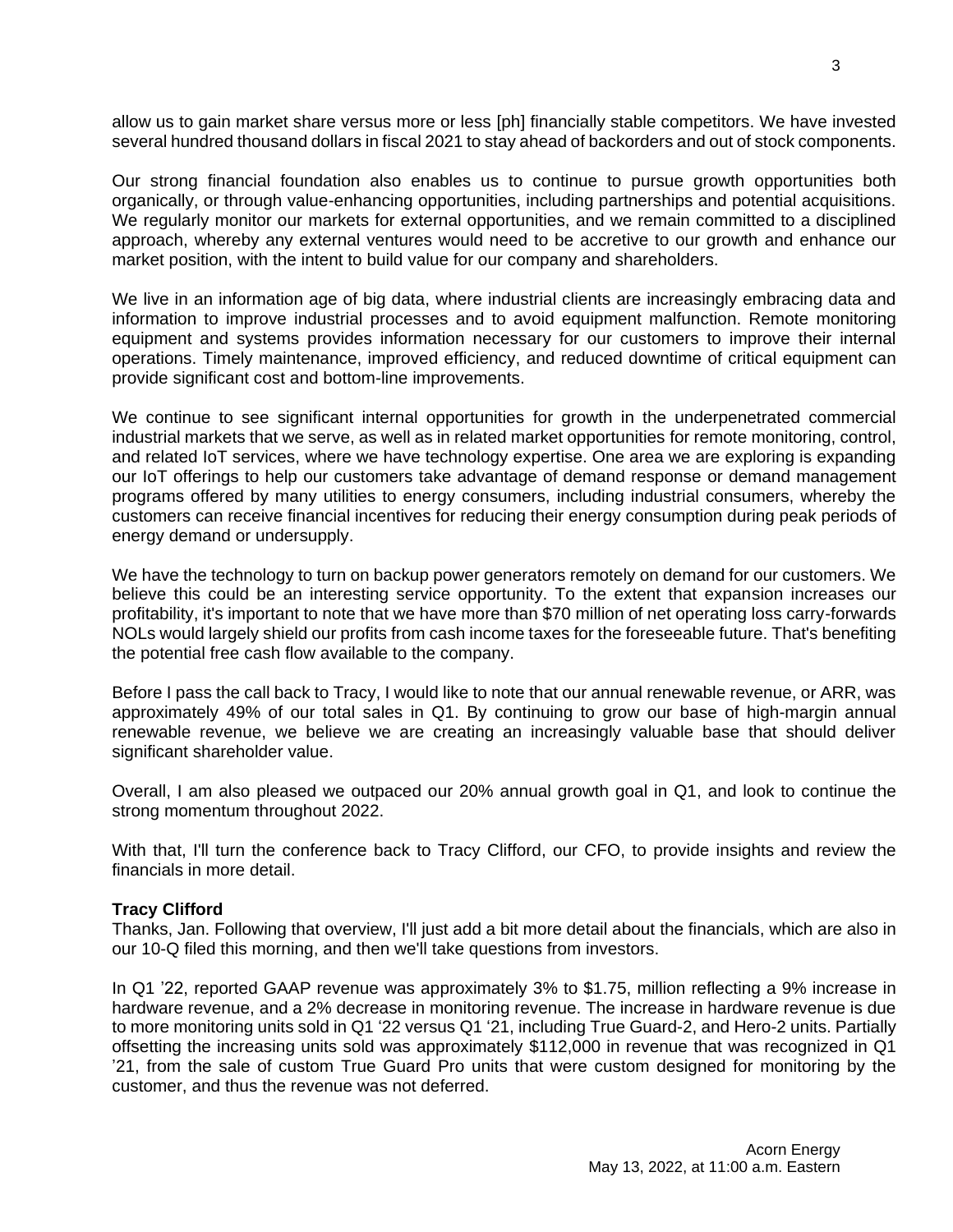Excluding the sale of those custom units, hardware revenue would have been \$585,000 in Q1 '21. Therefore, the increase in hardware revenue, excluding those custom units, was approximately 30% period-over-period.

Jan mentioned in his opening remarks that the increase in units sold is largely due to the replacement of sunsetting 3G technology units. As new units replace the older units, monitoring revenue does not decrease in line with unit sales, because the new equipment extends the prepaid monitoring plan of sunsetting units. Therefore, sunsetting benefits hardware sales, but does not have the same accretive impact on monitoring revenue.

Also, some customers who choose not to upgrade to newer technology may drop their IT monitoring plans. These factors explain strong hardware revenue in Q1 and weaker monitoring revenue.

We saw similar trends in 2021, particularly as the year progressed. Our gross profit, which grew 4% to \$1.3 million in Q1 '22, reflecting a gross profit margin of 72% versus 71% in Q1 '21. Again, gross margin improved slightly, despite increases in production and manufacturing costs.

As Jan noted, during 2021, we took some specific actions to maintain a strong gross margin, which included implementing the price increase of 15% to 20% last September, and we also negotiated a more favorable cellular data rate plan for our business, effective in March 2021. The new rate structure resulted in an improvement in our gross margin on monitoring, from 86% in Q1 '21, to 92% in Q1 '22.

Total operating expenses increased 17% to \$1.4 million in Q1 '22, reflecting higher SG&A and R&D expenses versus Q1 '21. The increase in SG&A was principally due to increases in personnel expenses, as well as for increased travel, trade show, and corporate expenses. Corporate costs increased primarily due to higher audit and other public company and corporate expenses. R&D increased due to salary increases for our engineering team, which were effective last September, as well as the expenses related to the development of next generation products and potential new product lines. Our consolidated Q1 '22 operating loss was \$122,000, versus operating income of \$26,000 in Q1 '21, with the difference due to higher operating costs.

In Q1 '21, Acorn reported a net loss of \$123,000, or zero cents per share, versus net income of \$20,000, or zero cents per share in Q1 '21. As mentioned, cash basis revenue grew 26% in Q1 '22 over Q1 '21, with continued positive momentum in our business. We believe that the quality of our products and services, our technological innovations, and the strength of the OmniMetrix team will lead to continued growth and market share gains, particularly in the commercial and industrial markets for power generation, as we continue to introduce new solutions, product improvements, and new product lines.

Turning to the cash flow, cash generated from operating activities improved to \$221,000 in Q1 '22, compared to \$68,000 in Q1 '21, primarily due to increased deferred revenue from sales in the current year period. The company invested \$57,000 in inventory in Q1 '22, in addition to inventory investments of \$381,000 in physical 2020.

In physical 2021, as part of a continued effort to mitigate procurement issues for key components and materials in the face of global supply chain disruption, inventory increased to \$674,000 at March 31, 2022, from \$243,000 in March 31, 2020. This investment in inventory is part of the strategy we've been discussing to minimize potential impacts to our business from shortages or long lead times, and delays in obtaining critical components and supplies for our business.

We have the capital and financial strength to reduce business risk through the management of our working cost capital, and our proactive actions have thus far been successful in maintaining strong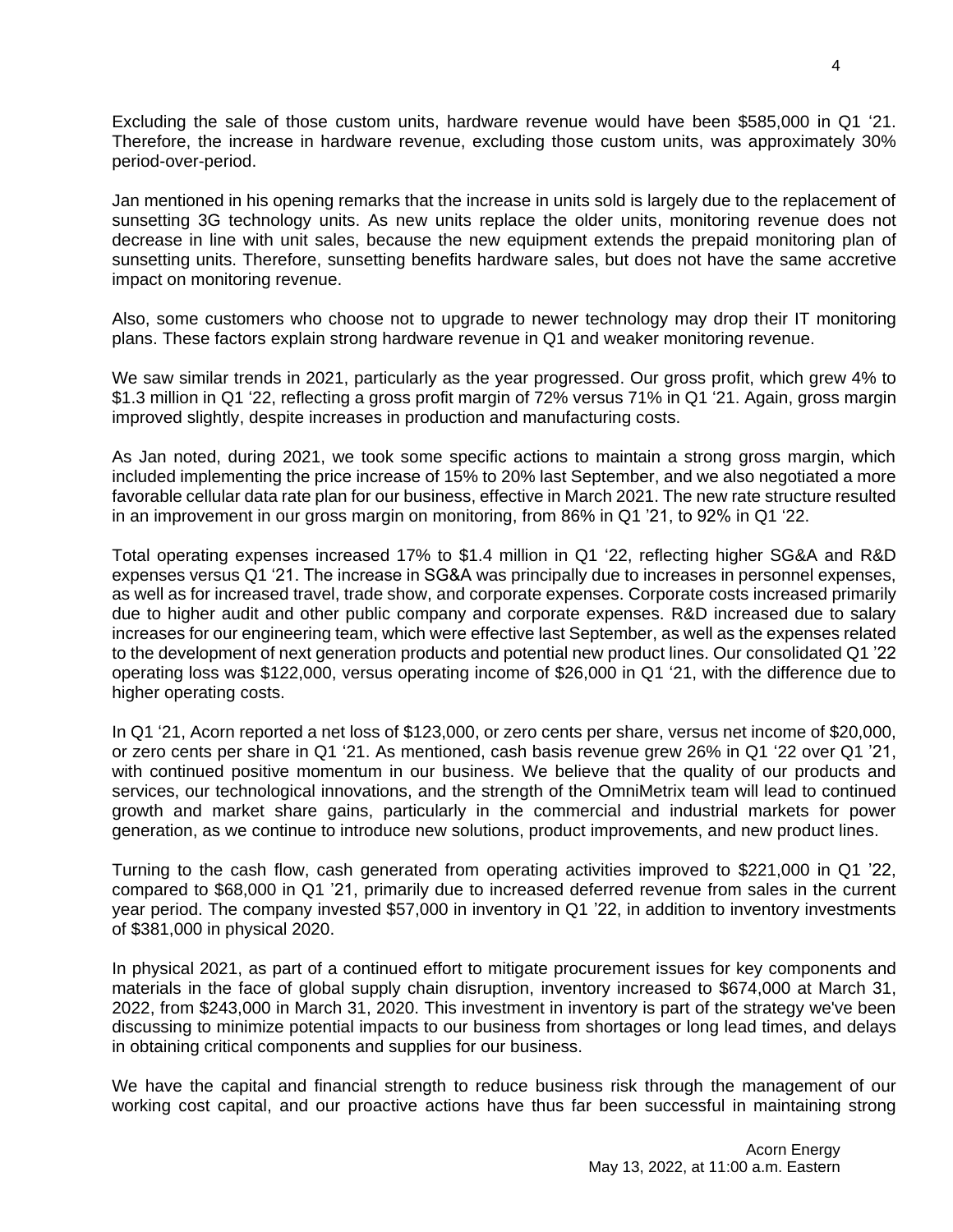growth. As we did in the latter half of 2021, in Q1, we continue to invest in our technology and software, with \$157,000 invested in the development and design of a new Azure cloud hosting environment to help us achieve rapid deployment scalability and continued innovation as we grow. The Azure environment project was completed and launched on May 2, 2022, and we are very excited about that achievement.

It will also potentially avoid increasing costs as we grow connections, by eliminating vendor hosting fixedcost contracts in exchange for flexibility and a pay-as-you go arrangement. Our other technological innovation is the design and development of a new user interface for customers to access their data provided by our monitoring service. The new interface is more user-friendly, and in phase two of the development, will offer more functionality and value to our customers, such as self-service custom reporting capabilities. These investments in technology allow us to work more efficiently and cost effectively internally, while also offering our customers a higher level of service, and continue to keep OmniMetrix on the cutting edge of technological innovations in the IoT space.

With respect to our liquidity, we had consolidated operating cash of approximately \$1.8 million at quarter end, versus \$1.7 million at year end. As of May 11<sup>th</sup>, our operating cash balance was \$1.3 million, which excludes \$300,000 we have set aside in an escrow account pertaining to a potential acquisition that we are evaluating within our space.

As our financials reflect, we've been able to maintain liquidity, while also investing for future growth, and we believe we have the financial strength and cash flow to continue to execute this growth strategy successfully.

As we have stated in past calls, in February 2021, we paid off our AR credit line, and thus far, we've elected not to renew it. Should we decide to obtain a new credit line at some point, we believe that we could do so at favorable terms.

Again, we are very pleased with our performance in early 2022, and we're excited about the rest of the year and for the longer term opportunities for our business.

With that, I'll turn the call back to the operator to open it up to Q&A. Thank you very much.

# **QUESTIONS AND ANSWERS**

#### **Operator**

Thank you. We'll now begin the question and answer session. To ask a question, you may press star then one on your touchtone phone. If you're using a speakerphone, please pick up your handset before pressing the keys. To withdraw your question, please press star then two. At this time, we'll pause momentarily to assemble the roster.

First question comes from Peter Rabover of Artko Capital. Please go ahead.

#### **Peter Rabover**

Hi, guys. And I'm sorry, my questions are related to some of the things you said, and I wanted to make sure I heard them correctly. So, the first one is, I think you mentioned that the new hardware sales result in lower moderate revenue uptake than in the past. Did I hear that correctly?

# **Tracy Clifford**

That's correct.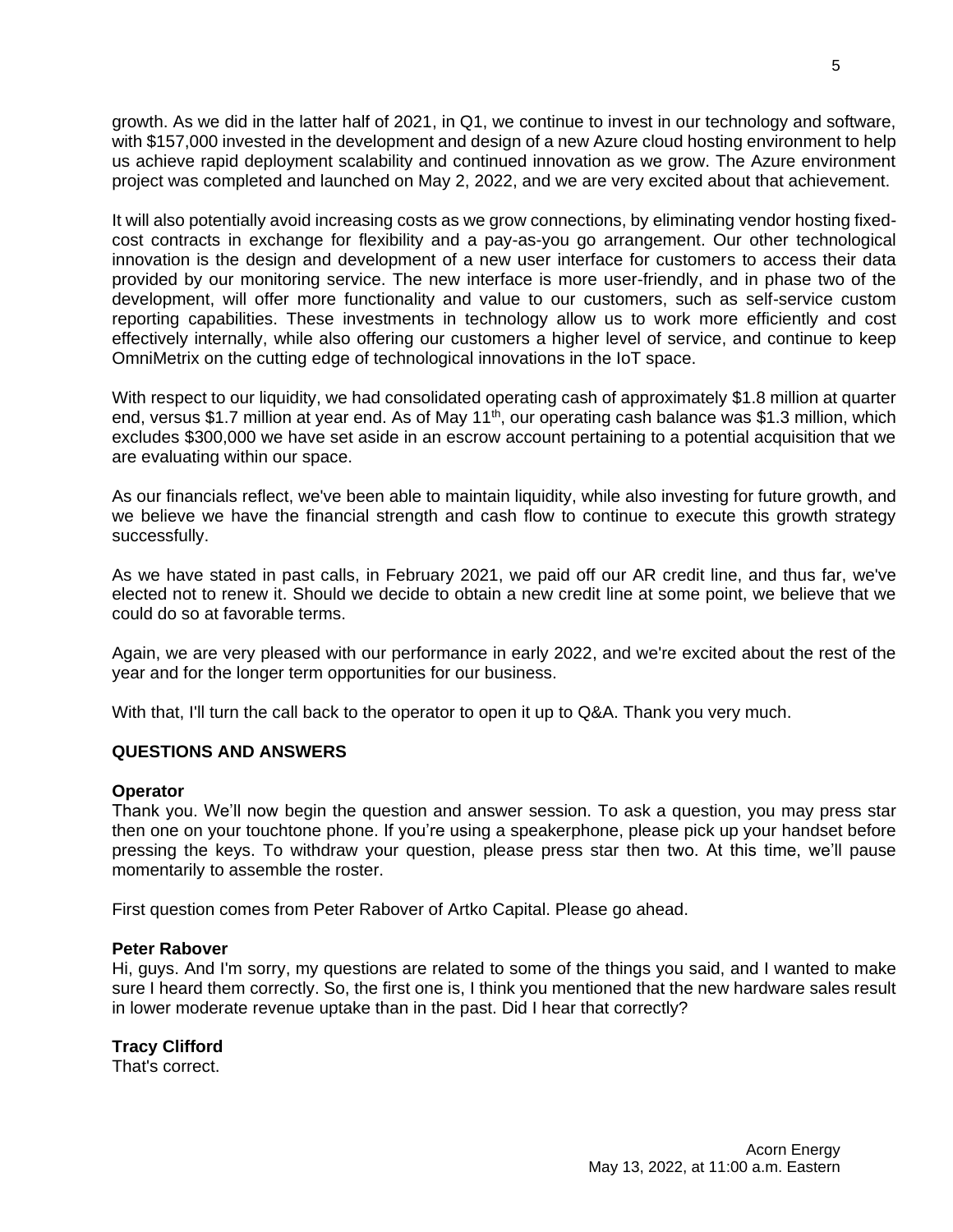## **Peter Rabover**

I'm sorry. What was the reason that you gave for that?

## **Tracy Clifford**

The reason for that is, with the new monitoring equipment that replaces the 3G technology, those new units are replacement for existing units, and they assumed a prepaid monitoring plan that is still remaining. So, if a customer is replacing a 3G unit and they prepaid for 12 months of monitoring, and they're halfway through that 12 months, there would still be 6 months that would be amortized related to that. So, there's not incremental growth until the next renewal year.

#### **Peter Rabover**

Got it. I understand that. And you think this is like a one-time that this year kind of thing, or how long do you think this 3G sunsetting will last?

#### **Tracy Clifford**

I think we'll continue to replace 3G units throughout 2022. We expected, certainly, that AT&T was going to cut off, and the various carriers was going to cut off complete 3G technology in February, but they've continued to allow service in certain areas. So, we'll continue to see replacements, we believe, through the balance of 2022. Outside of that, I don't think we'll have it going into 2023.

#### **Peter Rabover**

Okay, but thank you for that color. And then on the last thing, I think you casually said you're evaluating an acquisition. Is there something you can elaborate on, please?

#### **Tracy Clifford**

Sure. Jan, do you want to take that?

#### **Jan Loeb**

Sure. We are evaluating an acquisition. We are currently in our due diligence process. So, it's a company that very much fits with us. And as we've said, we won't do an acquisition that we don't feel is accretive to our company. That's all I can really say right now. Hopefully, assuming we advance to a definitive agreement, we'll have a lot more to talk about.

#### **Peter Rabover**

Okay, great. Thank you so much for the color. I appreciate it. I'll let somebody else get on and ask some questions.

#### **Operator**

Thank you. Again, if you have a question, please press star then one. Next question will be from Jack Mayer, private investor. Please go ahead.

#### **Jack Mayer**

Good morning. Congratulations on a good quarter [overlapping voices] very, very good quarter. Jan, so Tracy said that the, I guess almost all of the decrease in cash between March  $31<sup>st</sup>$  and May  $11<sup>th</sup>$  is due to putting money in an escrow for an acquisition. Did I hear that correctly?

#### **Jan Loeb**

That is correct.

**Jack Mayer** Can you elaborate on that at all?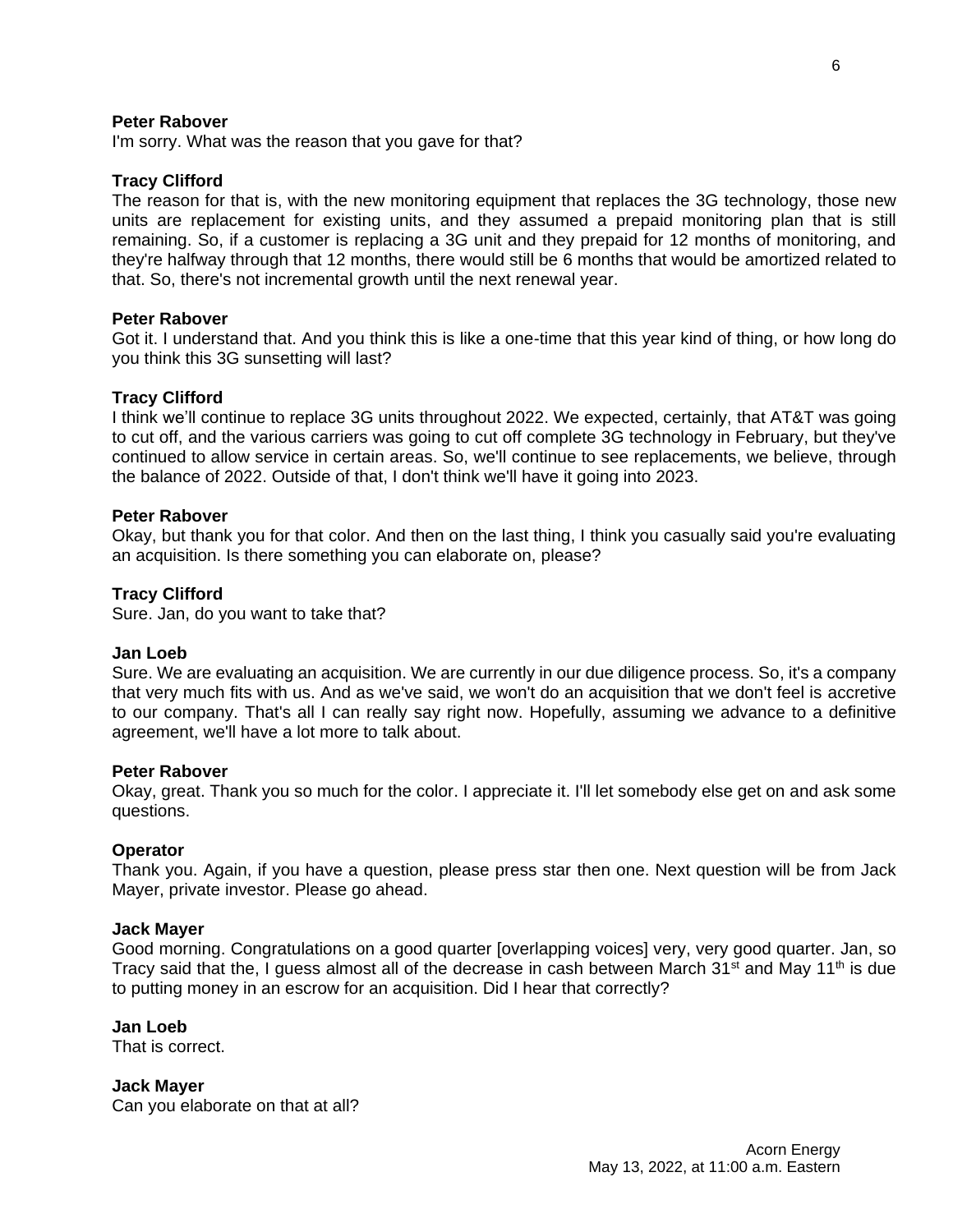# **Jan Loeb**

It's kind of what I said to Peter. It's a unique situation that we were able to move quickly on. And so, we put some money in an escrow account to show our seriousness with the seller. And hopefully, after we continue, after we complete our due diligence, we'll have more to talk about. But right now I can't really talk more about it.

# **Jack Mayer**

Do I understand correctly that if you are satisfied with the due diligence that you are doing, that the seller is in some way obligated to proceed, given that you put money into escrow?

# **Jan Loeb**

Yes.

# **Jack Mayer**

Okay. Thanks for that clarification. Do you expect that the due diligence would go beyond the end of this quarter?

#### **Jan Loeb**

No.

# **Jack Mayer**

Okay. Well, again, thanks for that clarification. And I am pleased to know that you're optimistic about the future of the company by having bought stock in April, so, I guess that's good news.

#### **Jan Loeb**

You could say that maybe I'm not the greatest investor since I paid \$0.50 cents for it and stock is now at \$0.40 cents, but, yes, I have a great view of the company. I think the company is really well-positioned, and I thought that that was a great price.

# **Jack Mayer**

Okay. Well, excellent. Thanks very much.

# **Jan Loeb**

Thank you.

# **CONCLUSION**

# **Operator**

This concludes our question and answer session. I'd now like to turn the call back over to Jan Loeb for closing remarks. Please go ahead.

# **Jan Loeb**

Thank you again for your interest in Acorn. We are quite pleased with the performance of our business early in 2022, and we are excited for the rest of the year and for the long-term prospects of our business. We appreciate your support, and I'm happy to speak with investors or prospective investors about the business. You can set up a call with me or ask a question to our Investor Relations, whose contact information is in today's press release.

Thank you again, and I believe that concludes today's conference call.